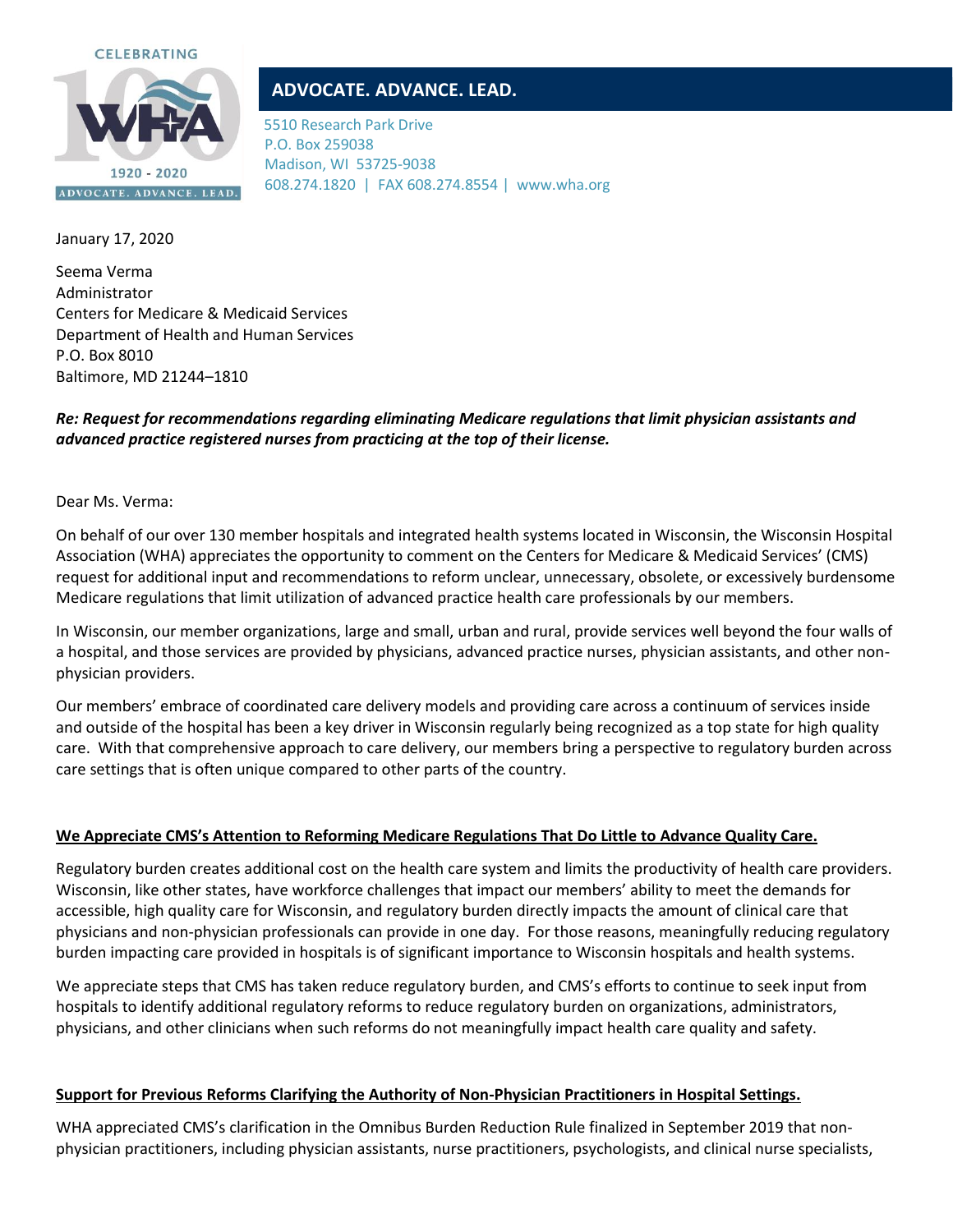when acting in accordance with State law, their scope of practice, and hospital policy, have the authority to record progress notes in a psychiatric hospital setting.

In our 2018 comment letter on supporting that clarification that rule, WHA noted that within their scope of practice, advanced practice clinicians such as physician assistants, nurse practitioners, and psychologists, have become important providers within psychiatric hospitals and other care settings, and are functioning in roles that previously were solely performed by physicians.

WHA also noted in its comment letter other recent positive changes CMS has made to recognize the roles that advanced practice clinicians perform in hospitals generally and including changes to CMS conditions of participation and payment reflecting the capabilities of advanced practice clinicians.

We further commented that our members continue to identify additional areas in need of clarification in the conditions of participation and payment regarding the use of advanced practice clinicians – within their scope of practice – in hospital settings generally. We identified several additional clarifications to help ensure non-physician practitioners' skills can be fully and appropriately used in hospital settings, and we reiterate those recommendations below.

#### **Reduce Unnecessary Physician Co-Signatures by Further Addressing Inconsistent Regulations Limiting Full Use of Non-Physician Practitioner Skills**

We recommend several clarifications regarding non-physician practitioners that can reduce unnecessary physician cosignatures and help ensure these important practitioners' skills can be fully and appropriately used in hospital settings.

As noted above, our member hospitals are increasingly utilizing nurse practitioners, physician assistants, and other nonphysician, advanced practice clinicians who have a scope of practice that often enable them to provide care previously only provided by physicians. We appreciate CMS's efforts in recent years to better recognize the practice authority of such advanced practice clinicians, however, our members are encountering a patchwork of updates throughout the guidance for the Conditions of Participation and Conditions of Payment that often result in our members requiring physicians to co-sign orders, notes, and other documentation even when the advanced practice clinician's scope of practice allows the practitioner to perform the service. These additional co-signatures are not only an inefficiency, but they also can significantly and unnecessarily add to the burden on physicians to individually review care, even when that care is not required to be provided as a delegated act of the physician.

Specifically, our members have also seen inconsistent guidance regarding the need for physician co-signatures and we ask CMS to consider clarifying several items in the Conditions of Participation for hospitals and Conditions of Payment so that physicians are not asked to co-sign orders, certifications, notes and other documentation for services provided by non-physician practitioners if such service is within the non-physician practitioners' scope of practice.

## *Clarify the hospital and CAH conditions of participation that a patient may be under the care of a physician or an advanced practice, non-physician practitioner.*

42 CFR 482.12(c)(1) and its Interpretive Guidelines appear to contemplate that an advanced practice, non-physician practitioner may admit a patient in accordance with state law but some are concerned that they may not recognize that such patients may be under the care of a non-physician practitioner. Like the recent clarification regarding progress notes in psychiatric facilities, we request that CMS consider clarifying that consistent with a practitioner's scope of practice, a patient may be under the care of either a MD/DO or a non-physician practitioner.

## *Clarify the PPS Hospital Conditions of Participation to permit an advanced practice, non-physician practitioner to admit a patient without a co-signature of a physician.*

It appears that the CAH Conditions of Participation permit advanced practice, non-physician practitioners to admit a patient without a co-signature of a physician, but the PPS Hospital Conditions of Participation are less clear. We request that CMS consider aligning the CAH Conditions of Participation and PPS Conditions of Participation to make more clear that consistent with the practitioner's scope of practice, a patient may be admitted by an advanced practice, nonphysician practitioner as an act of the practitioner and not as a delegated act of a physician. Further, similar clarification